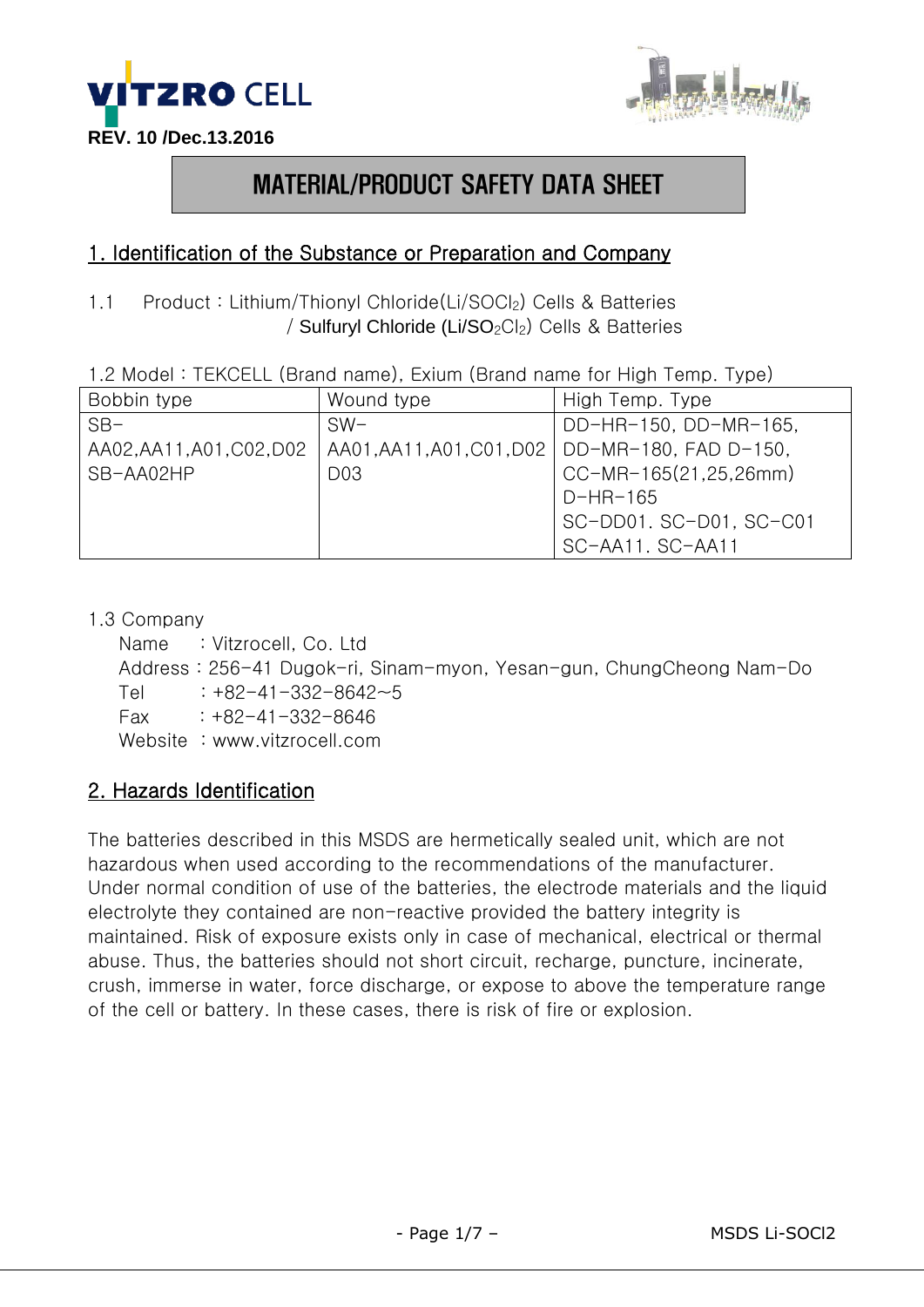



## 3. Composition & Information on Ingredients

| Ingredient                             | Content (%)      | CAS No.          | etc                                                                                |
|----------------------------------------|------------------|------------------|------------------------------------------------------------------------------------|
| Lithium(Li)                            | $3.0 \sim 4.5\%$ | 7439-93-2        |                                                                                    |
| Carbon (C)                             | $3.0 \sim 4.5\%$ | 1333-86-4        |                                                                                    |
| $Electrolyte(SOCl2/ SO2Cl2)$           | $30 \sim 45\%$   | $7719 - 09 - 7$  |                                                                                    |
| Aluminium Chloride(AlCl <sub>3</sub> ) | $2.0 \sim 4.0\%$ | $7446 - 70 - 0$  |                                                                                    |
| Gallium Chloride (GaCl3)               | $2.0 - 4.0\%$    | $13450 - 90 - 3$ | Only used for<br>SW-D03 and<br>High temp<br>Series instead<br>of AIC <sub>l3</sub> |

## 4. First Aid Measures

Handle according to emergency measures under in case of battery rupture, explosion or leakage and evacuate personnel from contaminated area and provide good ventilation to clear out corrosive fumes, gases or the pungent odour. Seek immediate medical attention.

Inhalation – Remove from exposure, rest and keep warm. In severe cases, obtain medical attention

**Skin Contact** – Wash off skin thoroughly with flow water for  $10-15$  minutes and obtain medical attention.

Eye Contact – Irrigate thoroughly with Water for at least 15 minutes and obtain medical attention.

Ingestion – Wash out mouth thoroughly with water and give plenty of water to drink for vomit and obtain medical attention.

#### 5. Fire Fighting Measures

It is effective to use cold water in order to prevent spread of fire caused by lithium cells. However, never use hot water.

Lith-X(Class D extinguishing media) is the only effective on fires involving a few lithium batteries. If the cells are directly involved in a fire, DO NOT USE WATER, SAND, CO2, HALON and DRY POWDER or SODA ASH EXTINGUISHERS.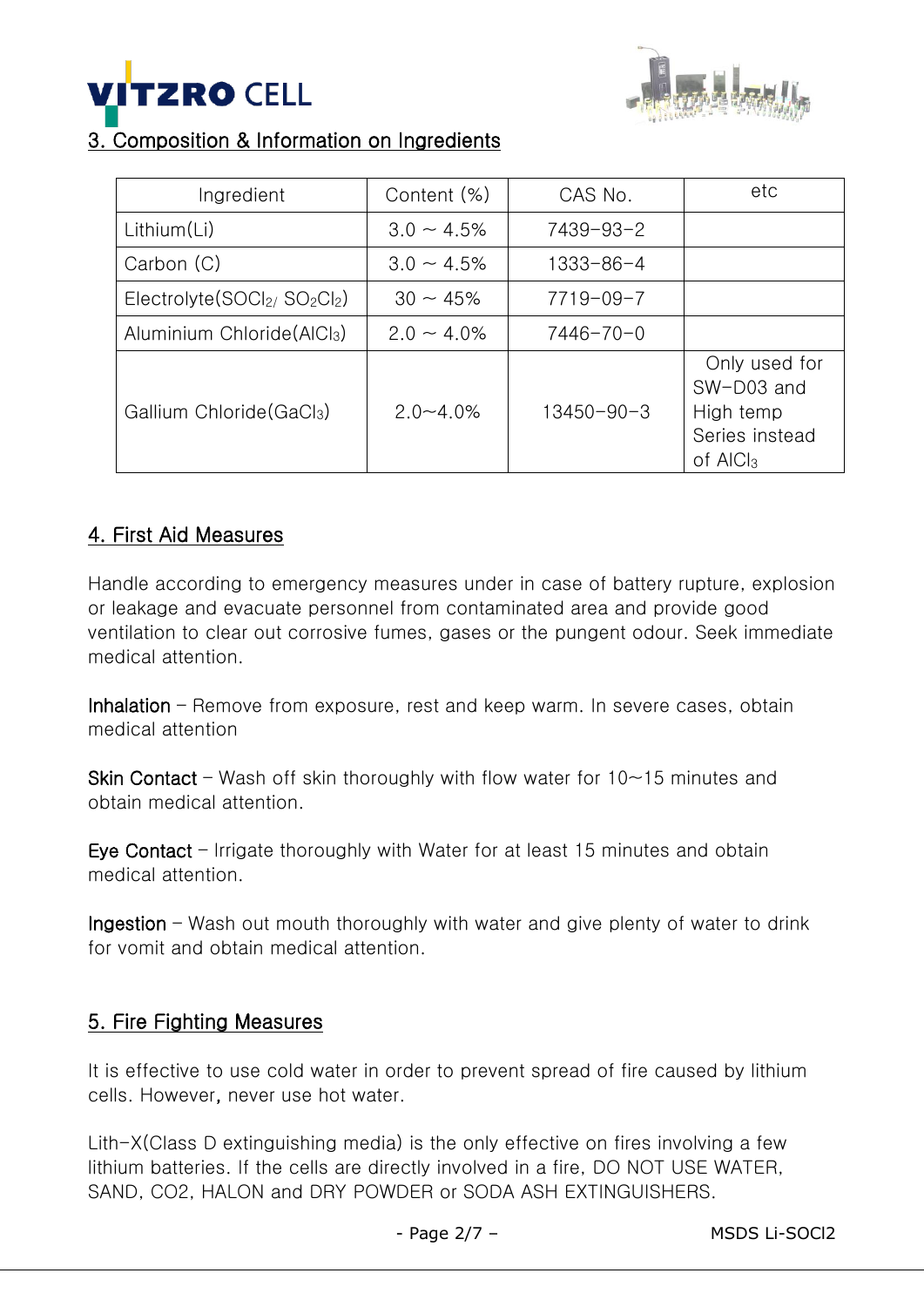



If a fire is in adjacent area, and cells are packed in their original containers, the fire can be fought based on fuelling material, e.g. paper and plastic products.

#### 6. Accidental Release Measures

Do not breathe vapours or touch liquid with bare hand. If the skin has come into contact with the electrolyte, take an action in accordance with 4. First Aid Measures.

Graphite powder should be used to absorb the exudation, seal leaking battery and graphite powder in plastic bag and dispose of Special Waste.

## 7. Handling and Storage

Handling  $-$  Prevent short circuit and do not use the battery above the temperature rating of battery. Do not recharge, force over-discharge (voltage below 0.0V), puncture and compress.

Storage  $-$  Storage preferably in cool (below 30 $^{\circ}$ C) and non-elevated temperatures place. Storage in high temperatures can result in shortened battery life and degrade performance. Do not store batteries in high humidity, shock and vibration environments.

Others – Do not charge primary battery which is not chargeable battery. Follow manufacturer's recommendations regarding maximum recommended current and operating temperature range.

#### 8. Exposure Controls & Personal Protection

The following safety measures are not necessary in normal use. They need only be applied if there is a risk that, in use or handling, the recommendations, as outlined in Section 3, have not been followed.

Respiratory protection  $-$  In all fire situations, use filter mask or self- contained breathing Apparatus for harmful gases or other material prevention.

Hand protection  $-$  In leakage situations, use specific gloves for leaking chemical substance and heat prevention.

Eye protection – Use safety goggles or face shield which can separate eyes and the outside for chemical substance and heat prevention.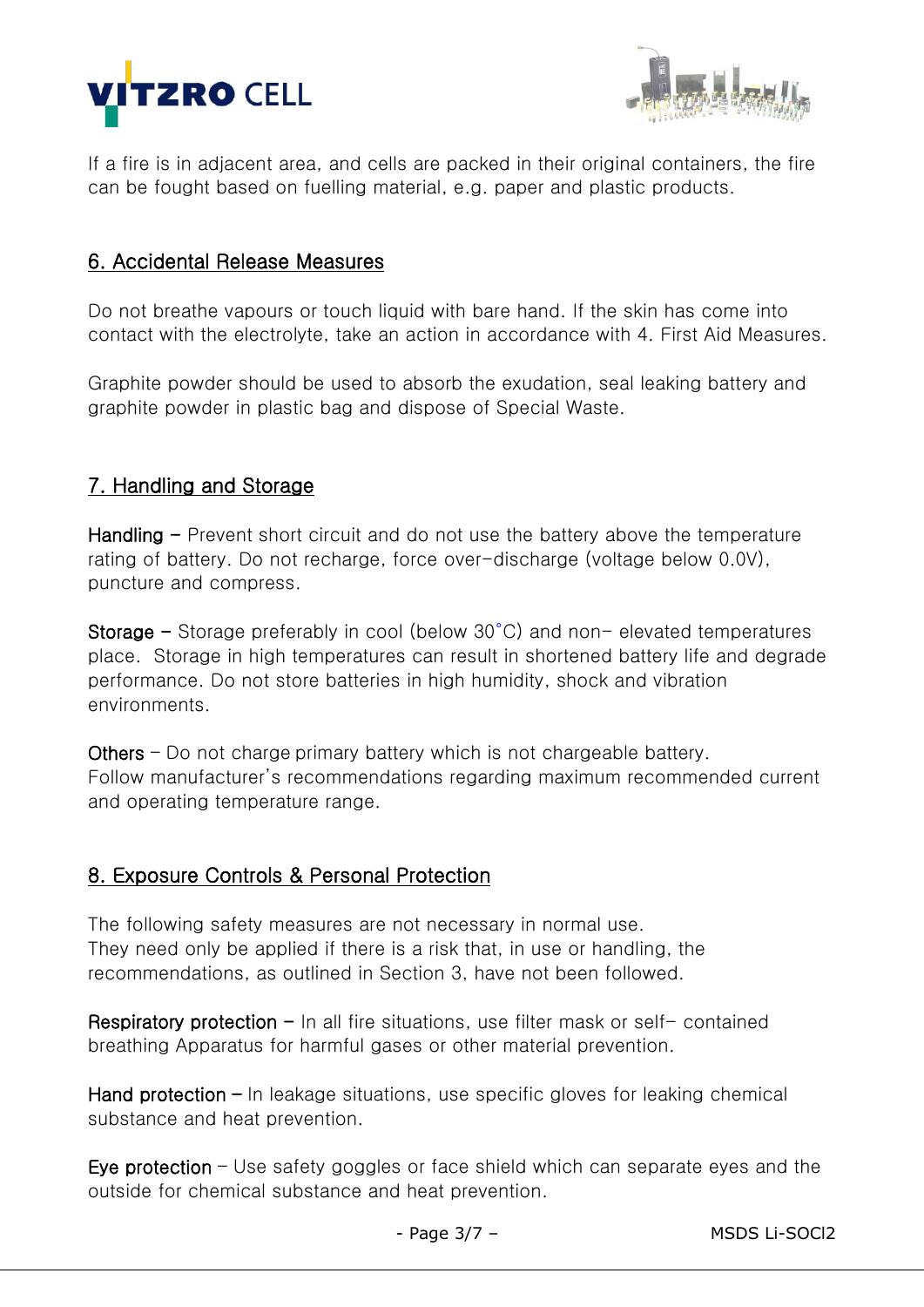



Other protective equipment – Additional equipments are needed to prevent from chemical substance, harmful material and heat. (Clothes, boots etc.)

|  |  |  |  | 9. Physical and Chemical Properties |
|--|--|--|--|-------------------------------------|
|--|--|--|--|-------------------------------------|

| Appearance                                                                     | Cylindrical shape                                                  |  |  |
|--------------------------------------------------------------------------------|--------------------------------------------------------------------|--|--|
| Odour                                                                          | Odourless. If leaking, gives off a pungent and<br>corrosive odour. |  |  |
| рH                                                                             | Not applicable<br>(Unless individual components exposed)           |  |  |
| Boiling point                                                                  | Not applicable<br>(Unless individual components exposed)           |  |  |
| Vapour pressure<br>(mmHg, 25°C)                                                | Not applicable<br>(Unless individual components exposed)           |  |  |
| Relative density                                                               | Not applicable<br>(Unless individual components exposed)           |  |  |
| Not applicable<br>Flash point<br>(Unless individual components exposed)        |                                                                    |  |  |
| <b>Flammability</b>                                                            | Not applicable<br>(Unless individual components exposed)           |  |  |
| Solubility (water)                                                             | Not applicable<br>(Unless individual components exposed)           |  |  |
| Not applicable<br>Solubility (other)<br>(Unless individual components exposed) |                                                                    |  |  |
| <b>Physical state</b>                                                          | Solid                                                              |  |  |

## 10. Stability and Reactivity

Product is stable under conditions described in Section 7 (Handling and storage).

Conditions to avoid – heating and incineration above 90℃, transformation, abscission, compression, puncture, disassembly, charge, a short circuit, storage in high humidity for a long time.

Material to avoid – Prevent to contact Oxidizer, Strong carbonated water, Alkali solutions, Water  $(H<sub>2</sub>O)$ , Aluminium, Zinc, and Electrolyte.

#### Harmful materials caused by disassembly

1. Water  $(H<sub>2</sub>O)$  reacts with lithium metal to form powder such as lithium hydroxide (LiOH), lithium oxide and hydrogen gas  $(H<sub>2</sub>)$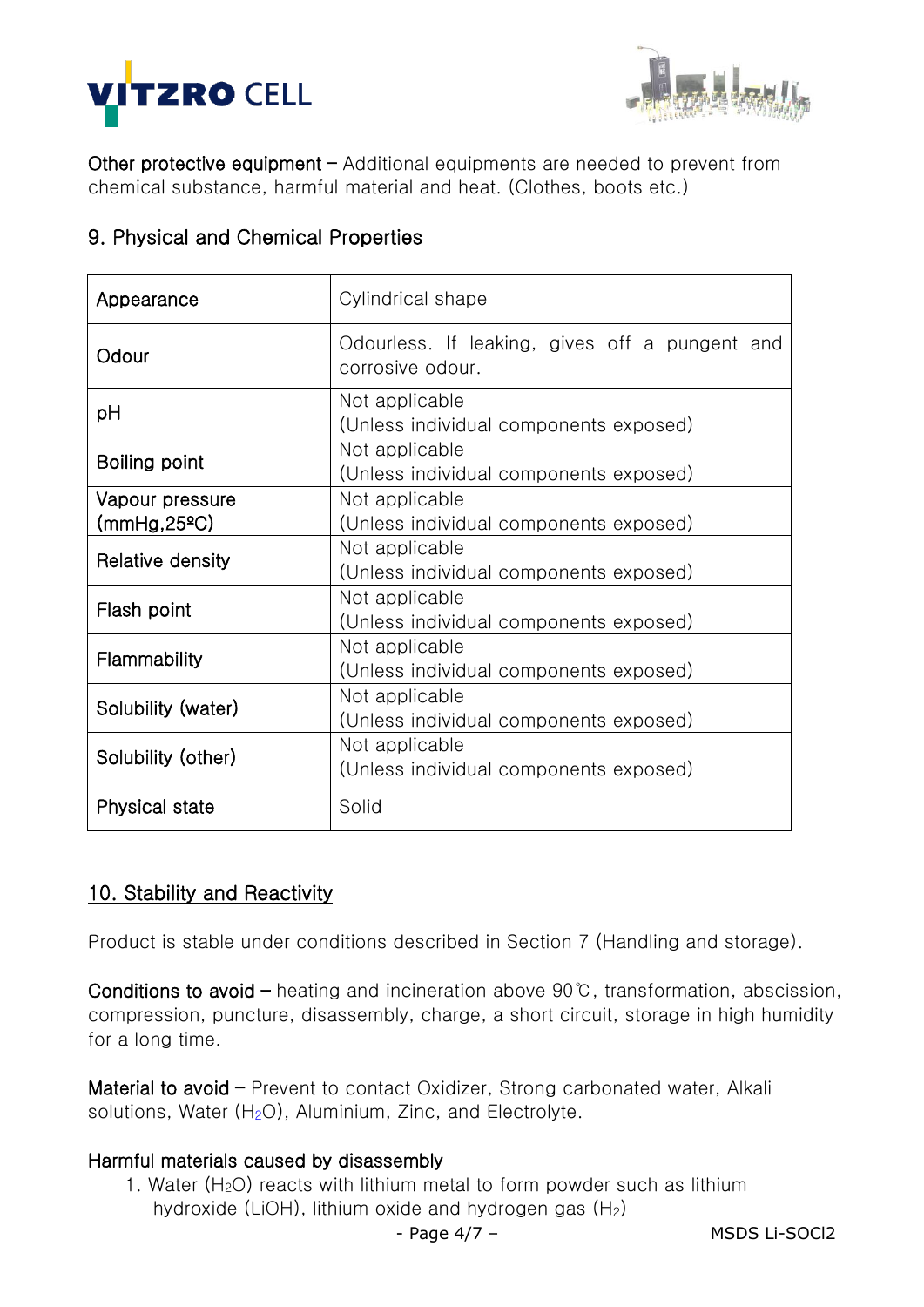



- 2. In case of heating the electrolyte above 150℃, chlorine( $Cl_2$ ), sulfur dioxide( $SO<sub>2</sub>$ ), sulphur trioxide( $SO<sub>3</sub>$ ), disulfur dichloride( $S<sub>2</sub>Cl<sub>2</sub>$ ), sulphur dichloride  $(SCl<sub>2</sub>)$ , lithium oxide(Li<sub>2</sub>O) may occur.
- 3. Water  $(H<sub>2</sub>O)$  reacts with the electrolyte in room temperature to form hydrochloric acid(HCl) and sulphur dioxide( $SO<sub>2</sub>$ ).

### 11. TOXICOLOGICAL INFORMATION

Symptoms and Signs – None, unless battery ruptures. In the event of exposure to internal contents, corrosive fumes will be very irritating to skin, eyes and mucous membranes.

Inhalation  $-$  Lung irritant.

Skin contact – Skin irritant

Eye contact – Eye irritant

Ingestion – if swallow, it can be poisoned.

Medical condition aggravated by exposure  $-$  In the event of exposure to internal contents, eczema, skin allergies, lung injuries, asthma and other respiratory disorders may occur.

#### 12. Ecological Information

When properly used of disposed the battery does not present environmental hazard.

Cells of Vitzrocell do not contain mercury, cadmium, lead and Cr<sup>6+</sup> which has a bad influence on environment.

#### 13. Disposal Considerations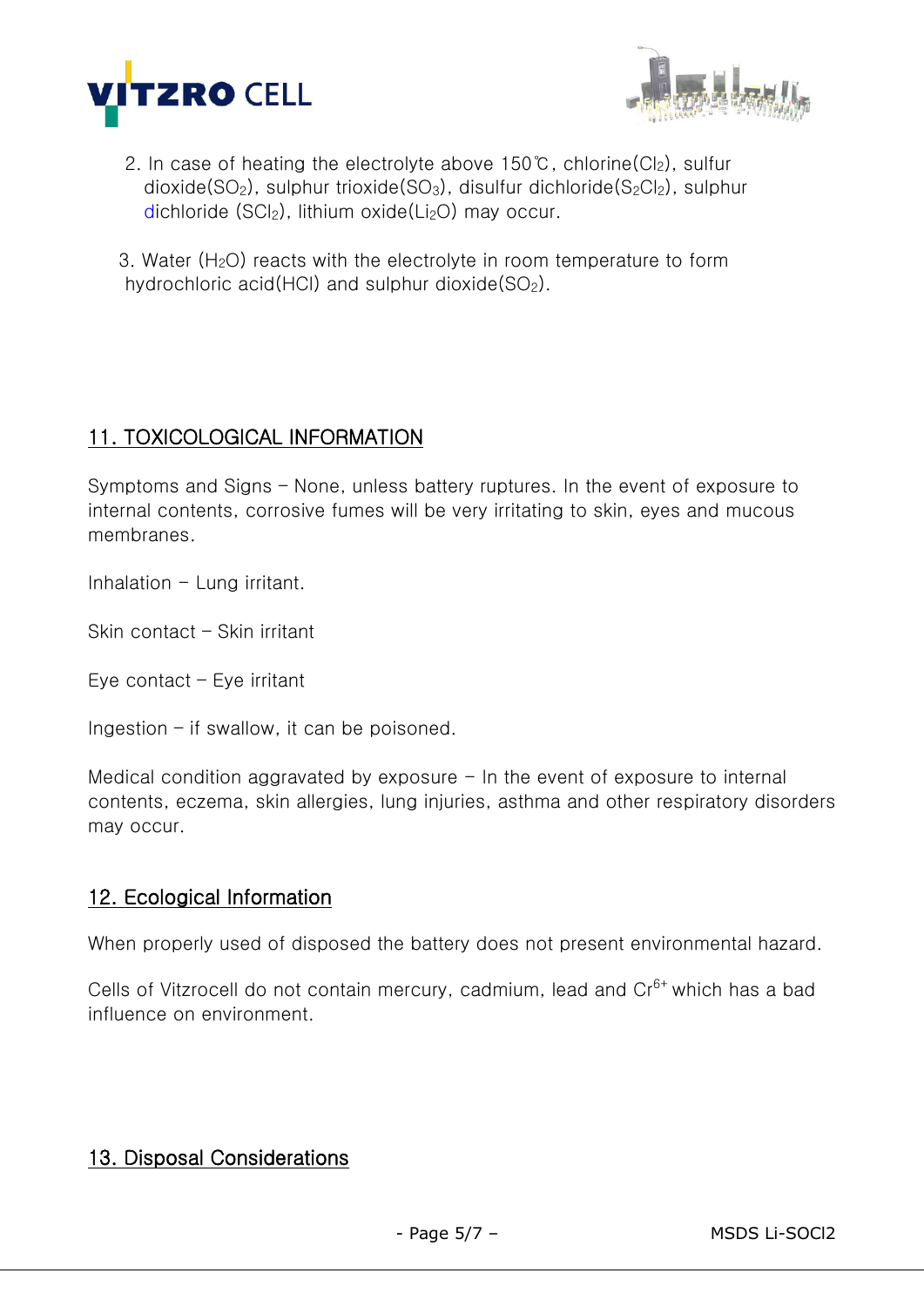



Do not incinerate or subject cells to temperatures in excess of 85°C. In the event of such abuse can result in loss of seal that causes explosion.

Cells should be separated after use in order to prevent short circuit terminal by using tape or other tools and dispose of in accordance with regulations.

## 14. Transportation

Compliance with IATA Dangerous Goods Regulation (DGR) 57<sup>th</sup>

| Model                    | D.G Class: Class 9 UN3090    |  |  |
|--------------------------|------------------------------|--|--|
| SB-AA02                  | Section II                   |  |  |
| SB-AA02HP                | Section II                   |  |  |
| SB-AA11                  | section IB                   |  |  |
|                          | section II (less than 8cell) |  |  |
| <b>SB-A01</b>            | section IB                   |  |  |
|                          | section II (less than 8cell) |  |  |
| SB-C02                   | section IA Class9            |  |  |
| <b>SB-D02</b>            | section IA Class9            |  |  |
| SB-D02(Cap)              | section IA Class9            |  |  |
| SW-AA11                  | section IB                   |  |  |
|                          | section II (less than 8cell) |  |  |
| SW-AA01                  | Section II                   |  |  |
| $SW$ – $CO1$             | section IA Class9            |  |  |
| $SW-D02$                 | section IA Class9            |  |  |
| <b>SW-D03</b>            | section IA Class9            |  |  |
| DD-HR-150                | section IA Class9            |  |  |
| DD-MR-165                | section IA Class9            |  |  |
| DD-MR-180                | section IA Class9            |  |  |
| FAT D-150                | section IA Class9            |  |  |
| CC-MR-165 (21, 25, 26mm) | section IA Class9            |  |  |
| D-HR-165                 | section IA Class9            |  |  |
| SC-DD01                  | section IA Class9            |  |  |
| $SC-D01$                 | section IA Class9            |  |  |
| $SC-C01$                 | section IA Class9            |  |  |
|                          | section IB                   |  |  |
| SC-AA11                  | section II (less than 8cell) |  |  |
|                          | section IB                   |  |  |
| SC-AA01                  | section II (less than 8cell) |  |  |